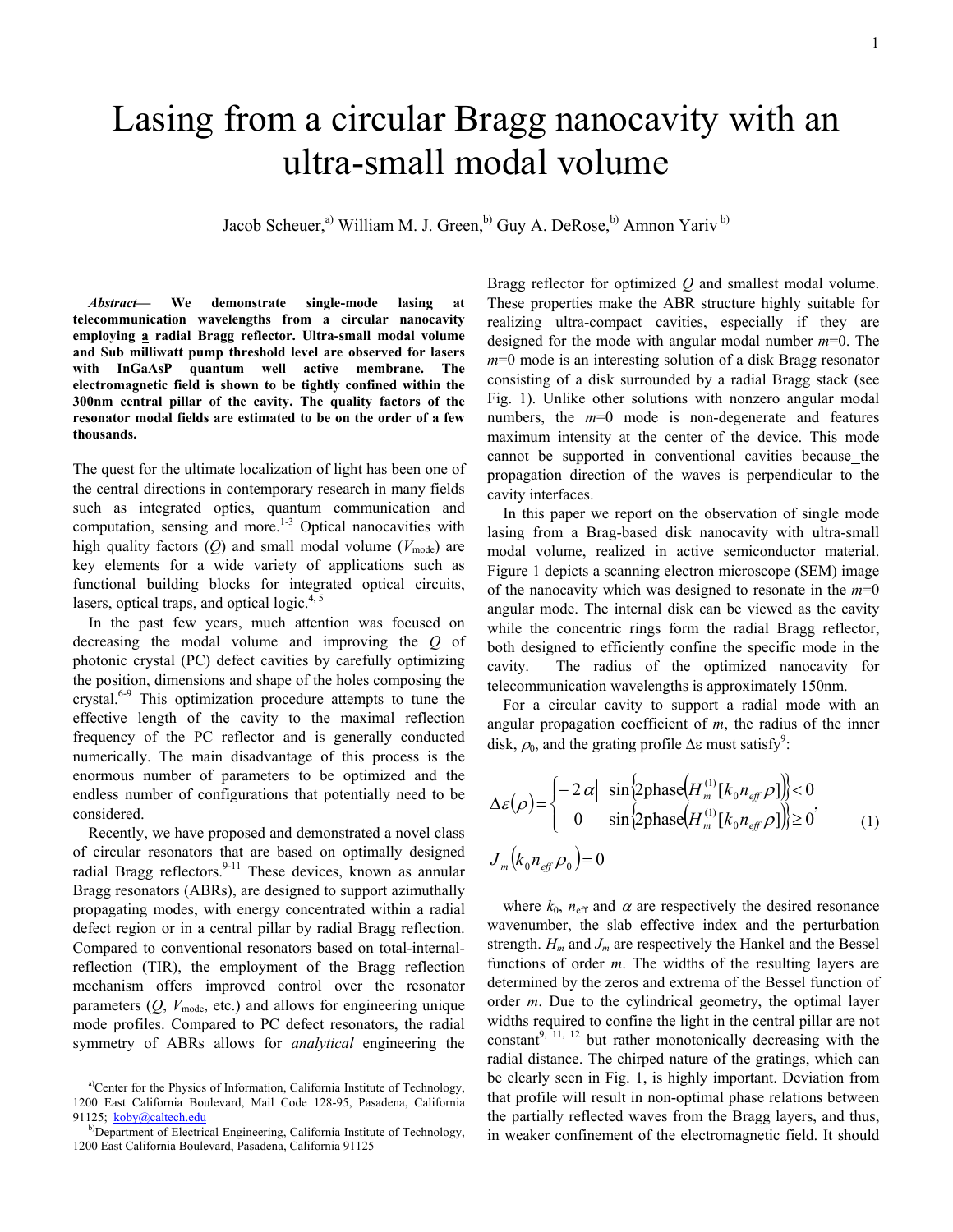

Fig. 1. SEM image of the circular Bragg nanocavity designed to support the *m*=0 mode in the 300nm wide central pillar.

be noted that the realized grating profile shown in Fig. 1 is of "second Bragg order" in the sense that the second term in the Fourier expansion of the grating is the term responsible for the radial reflection. Such an approach induces efficient vertical emission from the device which decreases the overall *Q* on one hand but enables simple observation of the intensity pattern evolving in the device on the other. The condition on the radius of the pillar can be intuitively understood when the optimized distributed reflector is considered effectively as a perfect mirror at the resonant Bragg *k*-vector<sup>8</sup>. The modal field profile of the device is given by a Bessel function of order *m* in the central pillar and an exponentially decaying Bessel function in the grating area where the decay constant, *k*, is determined by the perturbation strength  $\alpha$  according to  $k = \alpha / 2 n_0^2$ .

The nanocavitiy was fabricated within a 250nm thick membrane of InGaAsP with six  $75\text{\AA}$  quantum wells  $(QW)$ positioned at the center. After the resonator pattern was etched into the active material, the original InP substrate was removed and the membrane was transferred to a sapphire plate using an ultraviolet curable optical adhesive to improve the vertical confinement of the electromagnetic field in the device. A detailed description of the fabrication process is given in Ref. 13. The effective index of the membrane was found to be approximately 2.8 for the  $H<sub>z</sub>$  polarization and 2.09 for the  $E<sub>z</sub>$ polarization. Since the  $H<sub>z</sub>$  polarization is more confined than the  $E<sub>z</sub>$  polarization and the optical gain of the compressively strained QW structure used favors the  $H<sub>z</sub>$  polarization<sup>14</sup>, we optimized the radial structure to this polarization.

The emitted spectrum and the near-field (NF) intensity pattern of the nanocavity were examined at room temperature under pulsed optical pumping using a mode-locked Ti:Sapphire laser operating at 890nm. The pump beam was focused through the transparent sapphire substrate on the backside of the sample with a 50X objective lens. The position of this lens was used to control the size and the position of the pump spot. 50% of the pump beam intensity was split by a 3dB beam-splitter and was focused on a broad area detector to obtain the pump beam



Fig. 2. The evolution of the emitted spectrum from the device shown in Fig. 1 as a function of the pump intensity. Inset – L-L curve, indicating a lasing threshold of  $P_{th}$ =900 $\mu$ W.

intensity. A 20X objective lens was used to collect the vertical emission from the front side of the sample and to couple the light into a multi-mode fiber to obtain the emitted spectrum or to focus it on an IR camera to obtain the NF intensity pattern.

Figure 2 depicts the emitted spectra from the *m*=0 laser for various pumping levels above the lasing threshold. The emitted light consists primarily of a single wavelength at  $\lambda$ =1.56 $\mu$ m, very close to the target design wavelength of 1.55µm. The inset of Fig. 2 shows an L-L curve of the same device, indicating a threshold at  $P_{th}=900\mu$ W. It should be noted that the pump powers quoted indicate the overall power carried by the pump beam while the actual power absorbed by the  $QW_S$  is significantly lower. At high pump levels  $(\sim 1.5xP_{th})$ , two additional low-intensity emission lines appear at longer wavelengths  $(\sim 1.59 \mu m)$  although the main emission line remained the dominant one. We attribute these modes to emission from the external Bragg grating region<sup>15</sup>.

Figure 3 shows a contour plot of the nanolaser index profile superimposed on a cross-section of the modal field intensity profile in the center of the active medium. As shown in the figure, the modal profile of the nanocavity is confined almost completely in the 300nm wide central pillar with a modal volume of  $0.213(\lambda/n)^3$   $(0.024 \mu m^3)$  – only 1.75 times the theoretically possible limit of a cubic half wavelength. This modal volume is a 30% lower than the modal volume demonstrated in PC defect cavities $16, 17$ . This non-negligible improvement stems from the optimized match between the cavity dimensions and the (quasi) periodicity of the grating, made possible because of the cylindrically symmetric geometry.

The theoretical limit of modal volume can be achieved in principle using a spherical Bragg cavity<sup>18</sup> or a metallic box. However, in the geometry considered here (planar confinement by Bragg reflection and vertical confinement by